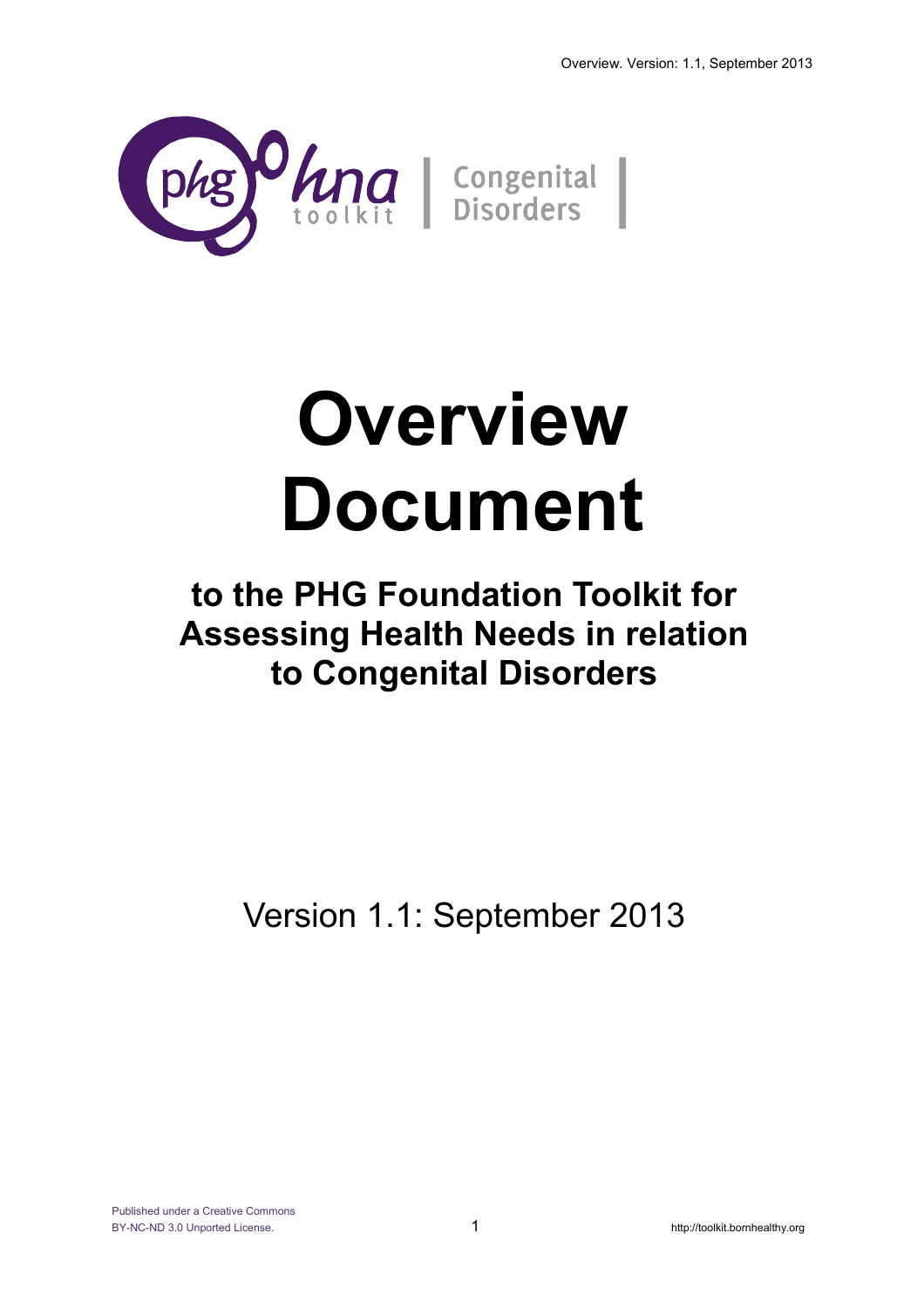

# **A brief introduction to the Born Healthy programme**

## **Programme overview and rationale**

Better health for mothers and children is at the heart of the Millennium Development Goals. The epidemiological transition in many low and middle income countries (LMIC) has been characterised by significant reductions in infant and child morbidity and mortality, especially from infectious diseases. As a consequence, congenital disorders (structural and functional abnormalities present from birth; also known as birth defects), account for an increasing proportion of ill-health, morbidity and mortality in the population.

**It has been recognised that the Millennium Development Goals for child mortality cannot be reached without progress in reducing the burden of congenital disorders. Significantly, in May 2010 the World Health Assembly (WHA) passed a resolution calling on member states to '***prevent birth defects wherever possible, to implement screening programmes, and to provide on-going support and care to children with birth defects and their families'***. In particular, the WHA resolution noted that '***international technical guidance will be required to help ministries with 'organized assessment of requirements and costs and with support in choosing priorities'***.**

Growing evidence indicates that 70% of congenital disorders can be either avoided or appropriately managed, leading to substantial reductions in morbidity and disability, and improved survival and well-being. This can be achieved through simple and readily available medical and social interventions, as well as by accessing newer health technologies. Nevertheless, congenital disorders continue to be largely unrecognised as a significant public health problem, not least due to poor understanding of what is possible, together with resource constraints and competing priorities.

The Born Healthy Programme at the PHG Foundation has responded to the WHA resolution by creating a framework and a freely available toolkit, designed to help ministries and others at national and sub-national levels to assess health needs in relation to congenital disorders in their own countries, territories or regions, and make a rational, evidence-based case for the development of effective services for the care and prevention of these conditions. Users are also enabled to select priorities and implement appropriate actions to address identified needs. The ultimate goal of the programme is to improve health outcomes of people with congenital disorders, and to reduce the burden of these conditions globally and particularly in LMIC, where most of the burden of disease is found.

*We aim to provide governments and their health partners with the tools and data to build the evidence base and make the case for the development of services to tackle congenital disorders in their populations; and to use the toolkit as a focus for creating national and international momentum to secure better services for preventing congenital disorders and caring for those affected and their families, especially in low and middle income countries.*

*PHG Foundation Programme on Congenital Disorders (The Born Healthy Programme)*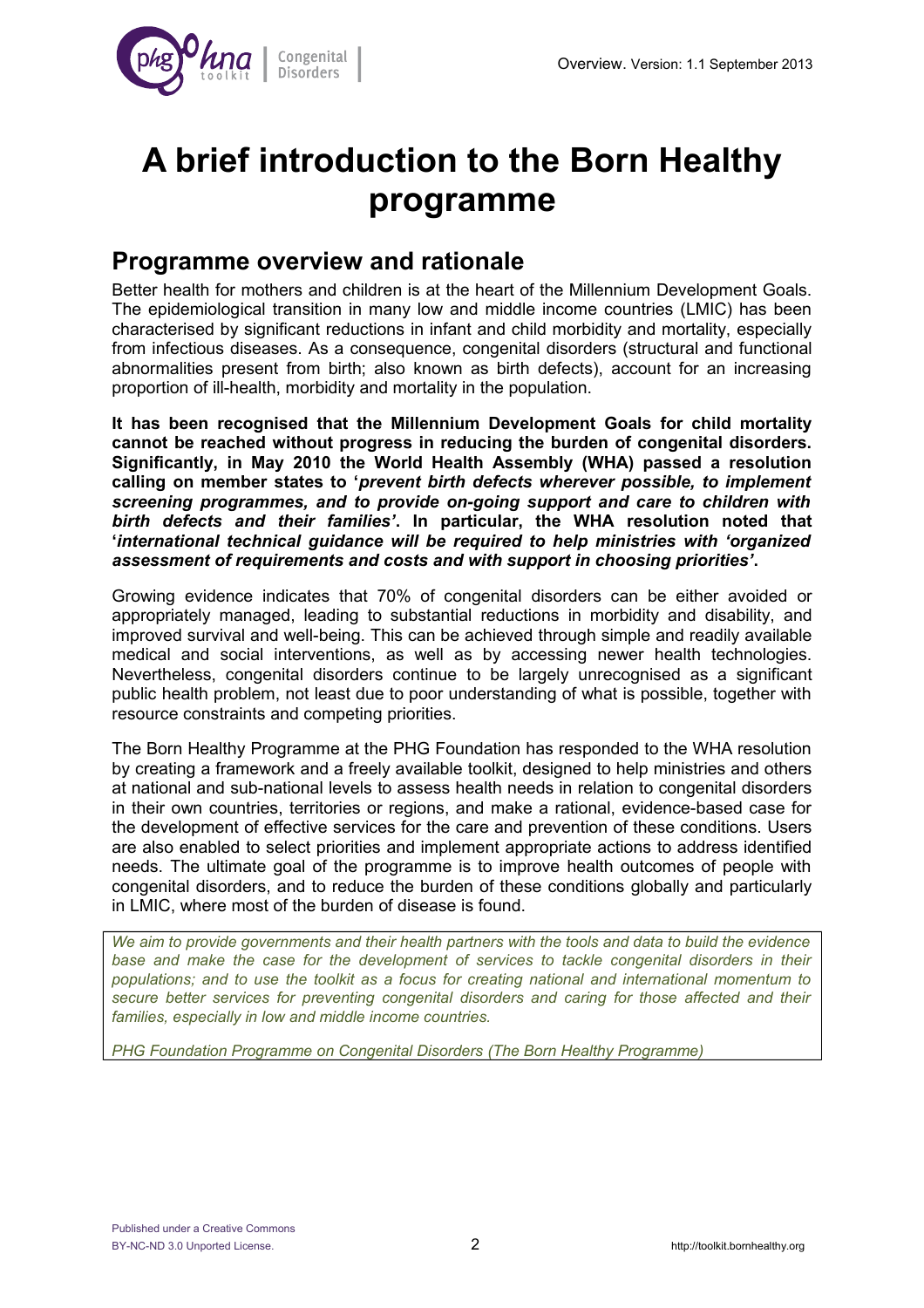

# **Congenital Disorders: The global burden of disease, and opportunities for care and prevention**

### **What are 'Congenital disorders' or 'Birth defects'?**

Congenital disorders may be classified into three groups: conditions with causes originating before conception, conditions with causes originating after conception but before birth, and conditions with unknown causes.

#### **Congenital disorders with causes originating before conception**

These result wholly or partially from abnormalities in the genetic material (chromosomes and genes).They can be inherited or occur as isolated events and include chromosomal disorders, single gene disorders, and multifactorial disorders due to a combination of genetic and environmental factors (for further explanation of these terms, see Appendix 1). Genetic or partly genetic conditions account for approximately 80-90% of congenital disorders whose cause is known (40-45% of all congenital disorders).

#### **Congenital disorders with causes originating after conception**

These are considered primarily non-genetic and are caused by external factors acting in the fetus. They include disorders caused by maternal conditions such as diabetes or iodine deficiency and those caused by teratogens such as maternal infections, prescribed and recreational drugs (including alcohol), environmental pollutants and physical agents, e.g. radiation. These environmental causes are thought to account for approximately 10-20% of congenital disorders whose cause is known (5-10% of all congenital disorders).

#### **Unknown causes**

Approximately half of all congenital disorders have no recognised specific cause.

## **The global burden and distribution of congenital disorders**

Accurate figures for the burden of congenital disorders are lacking for many countries. For the purposes of this document, unless otherwise stated, estimates used are from the Modell Global Database of Constitutional Congenital Disorders (MGDB) compiled by Professor Bernadette Modell; these estimates are for 2010 (for more information on these figures see the document: Introduction to HNA and methodology). Data from the MGDB indicate that, every year, approximately 2.5 million babies are born with a severe genetic disorder or congenital malformation, and nearly 1.5 million children under the age of 5 years die as a result of these conditions. However, these broad figures conceal substantial variation, both among different world regions and, in some cases, among different ethnic or geographic groups within countries or regions.

A range of determinants, from the individual level to wider societal factors, affect the occurrence and severity of congenital disorders. Examples of specific risk factors include advanced parental age, consanguinity, residence in or origin from places where malaria is common, micronutrient deficiencies (folate and iodine), and infection during pregnancy. Table 1 shows estimated birth prevalence and total numbers of births each year for different types of congenital disorders. Birth prevalence is affected by access to, or implementation of, prevention interventions such as prenatal diagnosis and termination of pregnancy, and folic acid fortification of food.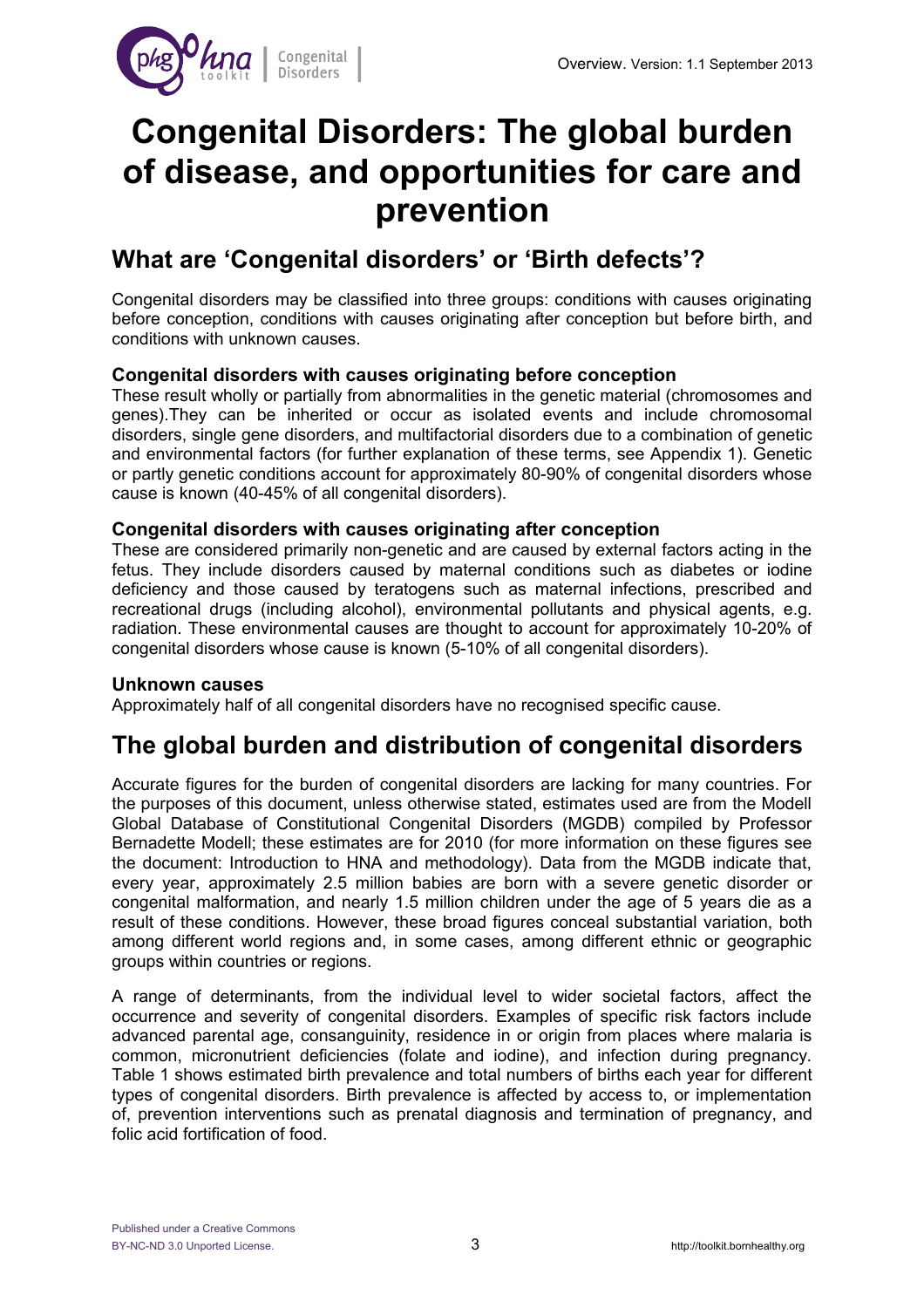

**Table 1:** Estimated annual worldwide births affected by genetic disorders or congenital malformations (source: MGDB)

| Type of congenital disorder                       | <b>Birth prevalence</b><br>(/1000 live<br>births) | <b>Estimated annual</b><br>affected births<br><b>worldwide</b> (based on<br>annual births of 133 million<br>and rounded to nearest 5,000) |
|---------------------------------------------------|---------------------------------------------------|-------------------------------------------------------------------------------------------------------------------------------------------|
| Haemoglobin disorders <sup>1</sup>                | 2.8                                               | 375,000                                                                                                                                   |
| Consanguinity-associated single<br>gene disorders | 4.3                                               | 570,000                                                                                                                                   |
| G6PD-related neonatal jaundice <sup>2</sup>       | 1.3                                               | 170,000                                                                                                                                   |
| Other single gene disorders $3$                   | 4.4                                               | 585,000                                                                                                                                   |
| Rhesus haemolytic disease of the<br>newborn       | 0.25                                              | 35,000                                                                                                                                    |
| Chromosomal disorders                             | 2.8                                               | 370,000                                                                                                                                   |
| Congenital malformations <sup>4</sup>             | 19.2                                              | 2,555,000                                                                                                                                 |

 $1$ Includes sickle cell disease (2.4/1000) and thalassaemias (0.4/1000).

<sup>2</sup>Does not include life-threatening haemolytic crises due to G6PD deficiency.

<sup>3</sup> Includes dominant conditions presenting by age 1yr (1.4/1000), baseline X-linked (1.33/1000) and baseline recessives (1.7/1000).

<sup>4</sup>Includes intractable malformations and correctable malformations). Congenital malformations include partly genetic conditions (such as neural tube defects), and some conditions caused by environmental factors (for example, limb reduction defects caused by thalidomide), as well as malformations with no known cause).

#### **Single-gene disorders and genetic risk factors**

The most common single-gene disorders worldwide are the haemoglobin disorders (sickle cell disease and thalassaemias), glucose-6-phosphate dehydrogenase (G6PD) deficiency, and cystic fibrosis. The haemoglobin disorders, with about 375,000 affected births per year, are particularly prevalent in malarial regions. Sub-Saharan Africa accounts for about 85-90% of the 325,000 babies born annually with sickle cell disease, and affected populations in Europe, the United States and the Caribbean largely originate from this region. Thalassaemias (50,000 affected births per year) are prevalent in the Eastern Mediterranean, Middle East, North Africa, South and East Asia. Glucose-6-phosphate dehydrogenase deficiency, a genetic risk factor for pathological neonatal jaundice and haemolytic anaemia, also occurs with increased prevalence in malarial regions, and in populations originating from these regions; affected births occur predominantly in Africa, the Middle East, Asia and the Caribbean. Cystic fibrosis occurs mainly in populations originating from northern and Western Europe.

A major risk factor for autosomal recessive genetic disorders is consanguineous marriages. Approximately 570,000 babies with autosomal recessive genetic disorders are born to consanguineous parents each year. Consanguineous unions are customary in many countries of North Africa, South and Central Asia, and the Middle East.

Rhesus incompatibility is a genetic risk factor for haemolytic disease of the newborn. This condition occurs mainly in LMIC which lack preventive programmes of maternal screening and anti-D prophylaxis.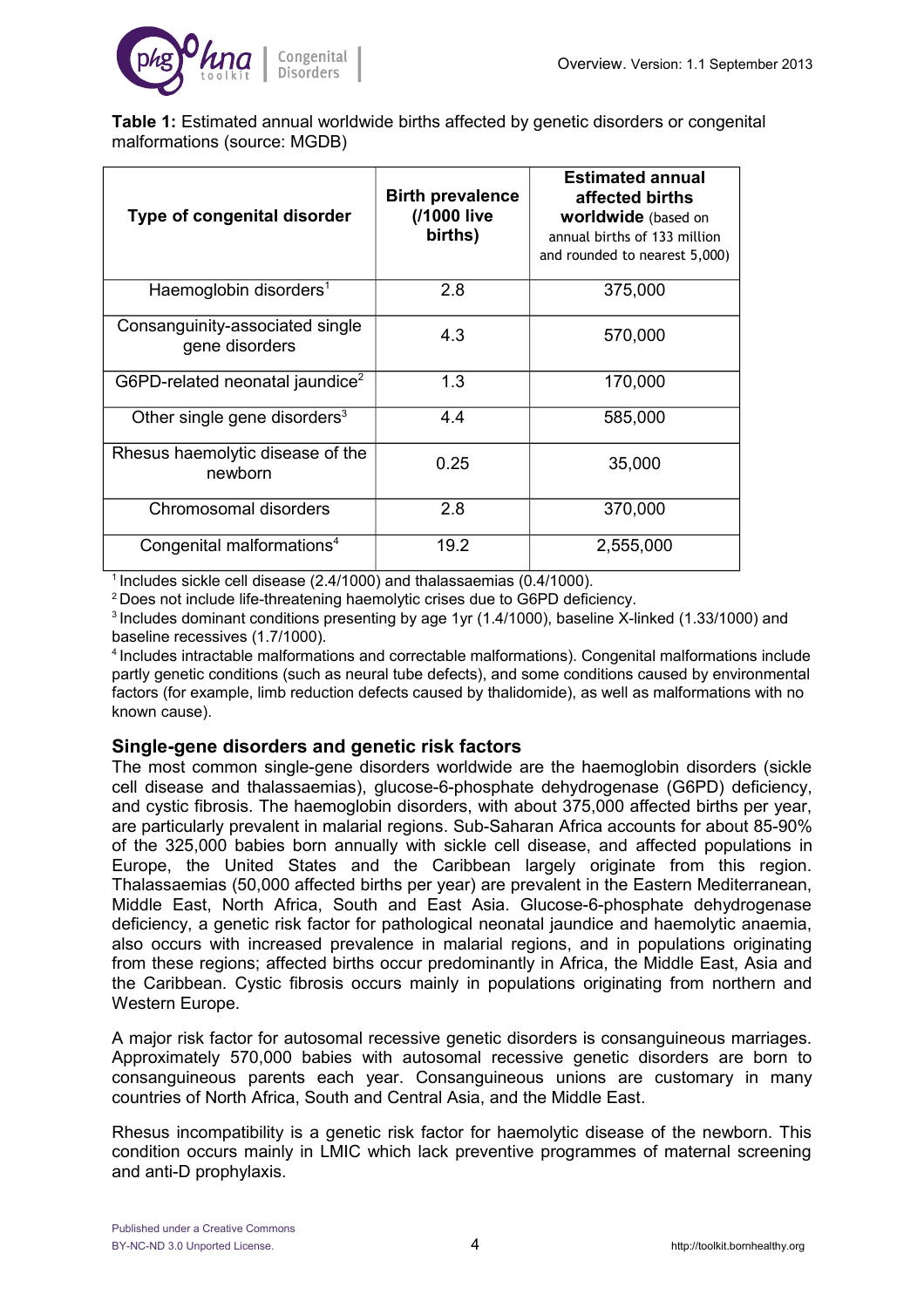

In addition to these conditions, all populations have a baseline birth prevalence for singlegene diseases of about 4.4/1000 live births. These conditions include dominant conditions presenting by the age of 1 year, and recessive conditions other than haemoglobin disorders and G6PD deficiency. Although the conditions included in this 'baseline' category are individually rare, collectively they account for about 585,000 affected births per year.

#### **Chromosomal disorders**

About half of the 370,000 annual births affected by chromosomal disorders are accounted for by Down's syndrome. The major risk factor for this condition is advanced maternal age (>35 years). Lack of access both to family planning and to services for prenatal diagnosis and prevention, are key determinants of its occurrence.

#### **Multifactorial disorders**

Multifactorial congenital disorders usually present as malformations of organs, limbs or body systems (cardiovascular, digestive, nervous, respiratory etc.). Congenital malformations affect about 2.5 million births per year. The most common multifactorial disorders are congenital heart disease (approximately 440,000 affected births per year); conditions such as neural tube defects (185,000 annual affected births) and orofacial clefts (120,000 births per year affected by isolated cleft lip or palate) are also significant.

#### **Disorders with environmental causes**

The most important non-genetic causes of congenital disorders are congenital infections, maternal illness and malnutrition, and recreational and therapeutic drugs. Accurate information is not available for the birth prevalence of many congenital disorders with environmental causes but the number of affected births is likely to be many hundreds of thousands per year. Congenital disorders with environmental causes may have a wide range of manifestations including learning disability, growth retardation and congenital malformations.

Congenital syphilis is a major cause of infant mortality in LMIC, as a result of lack of education, poor sexual health, low social status of women, and health services unable to diagnose and treat sexually transmitted infections early. Congenital rubella is more prevalent in countries where immunisation programmes are under-developed. Maternal diabetes is a significant problem in high-income countries, affecting around 0.5% of pregnancies, and is likely to be increasingly important in LMIC as access to western lifestyle and diet increase levels of obesity. Congenital hypothyroidism caused by maternal iodine deficiency occurs mainly in iodine-deficient populations without access to iodised salt.

The most important recreational drug linked to congenital disorders is alcohol, which in some regions (for example, the Western Cape Province of South Africa) is a major cause of congenital disability in children and may become a growing problem in societies where social constraints on alcohol consumption by women are lessening. Little reliable information is available on the prevalence of congenital disorders caused by medications used to treat conditions such as heart disease, epilepsy, or infectious diseases, especially in countries where pharmaceutical use is largely unregulated.

## **Care and prevention of congenital disorders**

Many congenital disorders (particularly those with environmental causes) are readily preventable by simple, relatively low-cost interventions such as nutritional supplements (folic acid and iodine), management of maternal health problems such as diabetes, and immunisation and other means of infection control.

Primary prevention of genetic conditions may in some cases be achieved by interventions such as preconception carrier screening to inform choice of marriage partner, targeted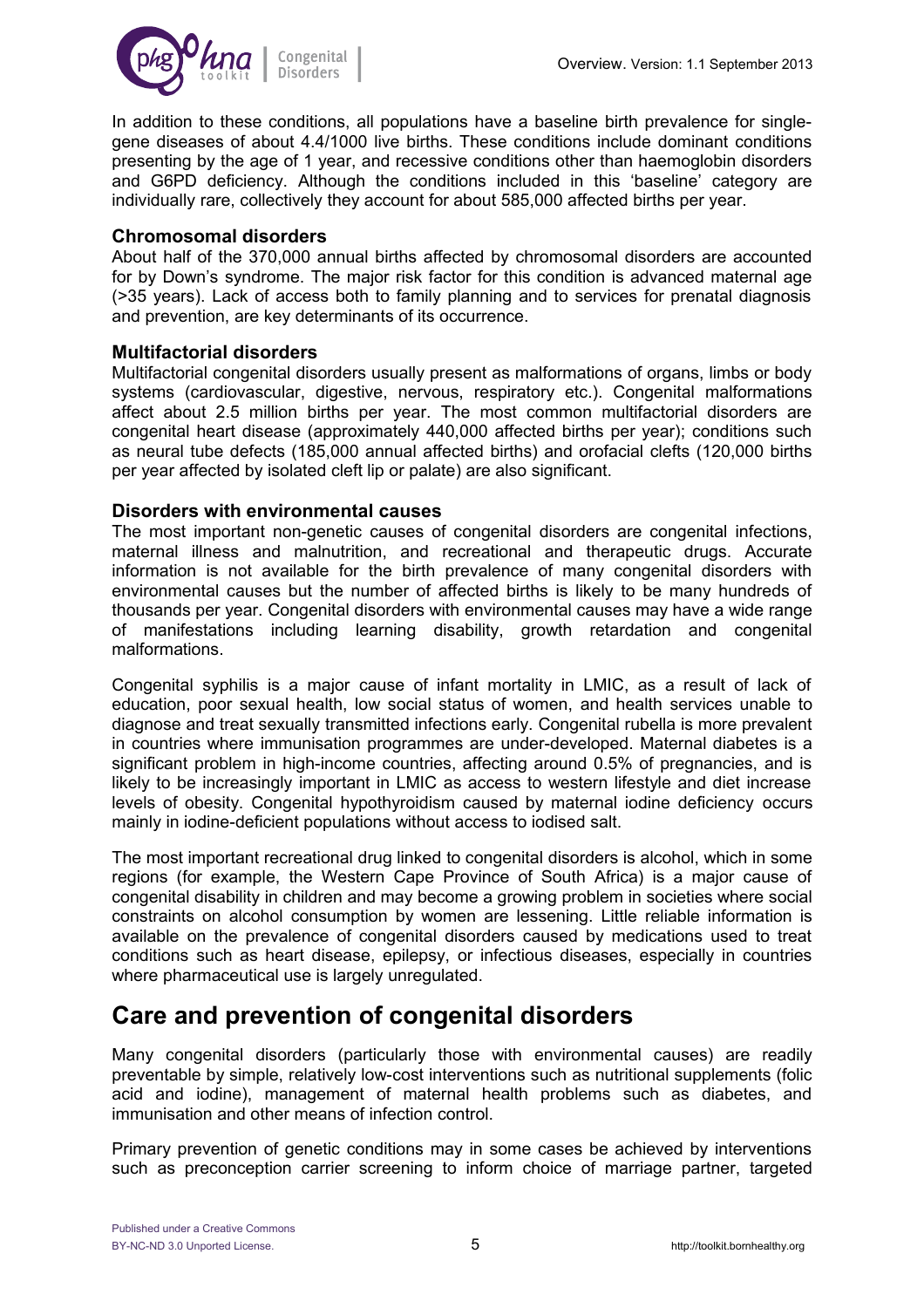

advice and risk estimation in large consanguineous families affected by congenital disorders, and family planning services to reduce births in women over 35. In countries where prenatal diagnosis and termination of pregnancy are legal and socially acceptable in cases of severe fetal abnormality, this means of prevention may also be offered during pregnancy to couples who wish to avoid the birth of an affected child.

Treatments for individuals born with congenital disorders include both surgical and nonsurgical interventions. Although some complex types of open-heart surgery, for example, are likely to be beyond the reach of many countries, more routine surgical interventions for some heart defects and for malformations such as orofacial clefts and club foot, may be feasible in these countries, and are likely to be cost-effective in enabling affected individuals to live independent lives. Non-surgical interventions include, for example, dietary modification or hormone therapy (e.g. for phenylketonuria or congenital hypothyroidism respectively), blood transfusion (with iron chelation therapy if necessary) for haemoglobin disorders, and physiotherapy and enzyme replacement therapy for cystic fibrosis. Social and educational support, both for the individual and the wider family group, are also important aspects of care.

Determinants of outcomes include, but are not restricted to, the country's level of development; access to and quality of health and other services; coverage of services and interventions; cultural, religious, ethical and legal issues. Table 2 illustrates the contributions of different types of preventive intervention (including tertiary prevention to avoid disability and prevent complications and deterioration) to reducing the burden of congenital disease.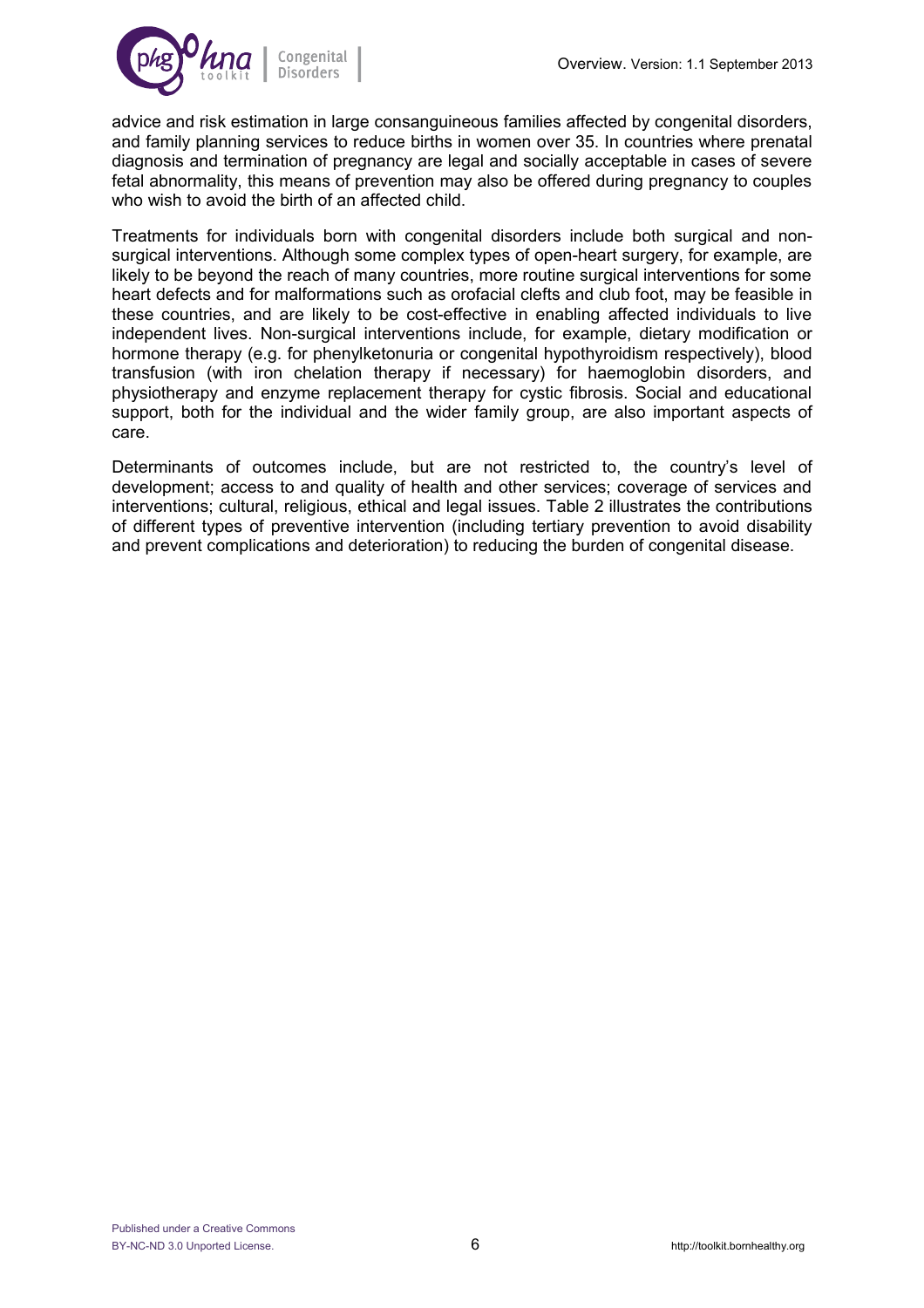| <b>Group of Disorders</b>                           | <b>Birth</b><br><b>Prevalence</b><br>(per 1,000 live<br>births) | Intervention (Primary, Secondary,<br>Tertiary)            | <b>Maximum Postnatal</b><br><b>Lives Saved (per</b><br>1,000 live births) | <b>Maximum</b><br><b>Reductions</b><br>% | <b>Estimated Average</b><br>Increase in<br><b>Longevity Per Head</b><br>of Population<br>(Years) |
|-----------------------------------------------------|-----------------------------------------------------------------|-----------------------------------------------------------|---------------------------------------------------------------------------|------------------------------------------|--------------------------------------------------------------------------------------------------|
| 36.5<br>Congenital<br><b>Malformations</b>          |                                                                 | Pediatric Surgery (3°)**                                  | 17.70                                                                     | 48.5                                     | 1.24                                                                                             |
|                                                     |                                                                 | Folic Acid Supplement (1°)**                              | 11.50                                                                     | 31.5                                     | 0.81                                                                                             |
|                                                     |                                                                 | Prenatal Diagnsosis (2°)**                                | 3.50                                                                      | 9.6                                      | 0.25                                                                                             |
|                                                     |                                                                 | <b>Total Congential Malformations:</b>                    | 32.70                                                                     | 89.6                                     | 2.30                                                                                             |
| Chromosomal<br><b>Disorders</b>                     | 3.8                                                             | Family Planning (1°)**                                    | 0.75                                                                      | 19.7                                     | 0.05                                                                                             |
|                                                     |                                                                 | Prenatal Diagnsosis (2°)**                                | 0.50                                                                      | 13.2                                     | 0.04                                                                                             |
|                                                     |                                                                 | <b>Total Chromosomal: Disorders:</b>                      | 1.25                                                                      | 32.9                                     | 0.09                                                                                             |
| <b>Genetic Risk</b><br>Factors*                     | 2.4                                                             | Routine Antenatal and Neonatal Care<br>$(3^{\circ})^{**}$ | 2.40                                                                      | 100.0                                    | 0.17                                                                                             |
| <b>Inherited Disorders</b><br>(severe, early onset) | 11.5                                                            | Genetic Counselling (1°)**                                | 1.73                                                                      | 15.0                                     | 0.12                                                                                             |
|                                                     |                                                                 | Neonatal Screening (3°)**                                 | 0.70                                                                      | 6.1                                      | 0.05                                                                                             |
|                                                     |                                                                 | Prenatal Diagnosis (2°) <sup>**</sup>                     | 1.15                                                                      | 10.0                                     | 0.08                                                                                             |
|                                                     |                                                                 | <b>Total Inherited:</b>                                   | 3.60                                                                      | 31.1                                     | 0.25                                                                                             |
| Total:                                              | 54.2                                                            |                                                           | 39.9                                                                      | 73.7                                     | 2.80                                                                                             |

Table 2: Relative contributions of preventive interventions for congenital disorders with genetic causes<sup>[1](#page-6-0)</sup>

\*G6PD deficiency and Rhesus hemolytic disease of the newborn \*\*1° = Primary prevention 2° = Secondary prevention 3°= Tertiary prevention

<span id="page-6-0"></span><sup>&</sup>lt;sup>1</sup>Reprinted, with permission, from the Annual Review of Genomics and Human Genetics, Volume 5 ©2004 by Annual Reviews www.annualreviews.org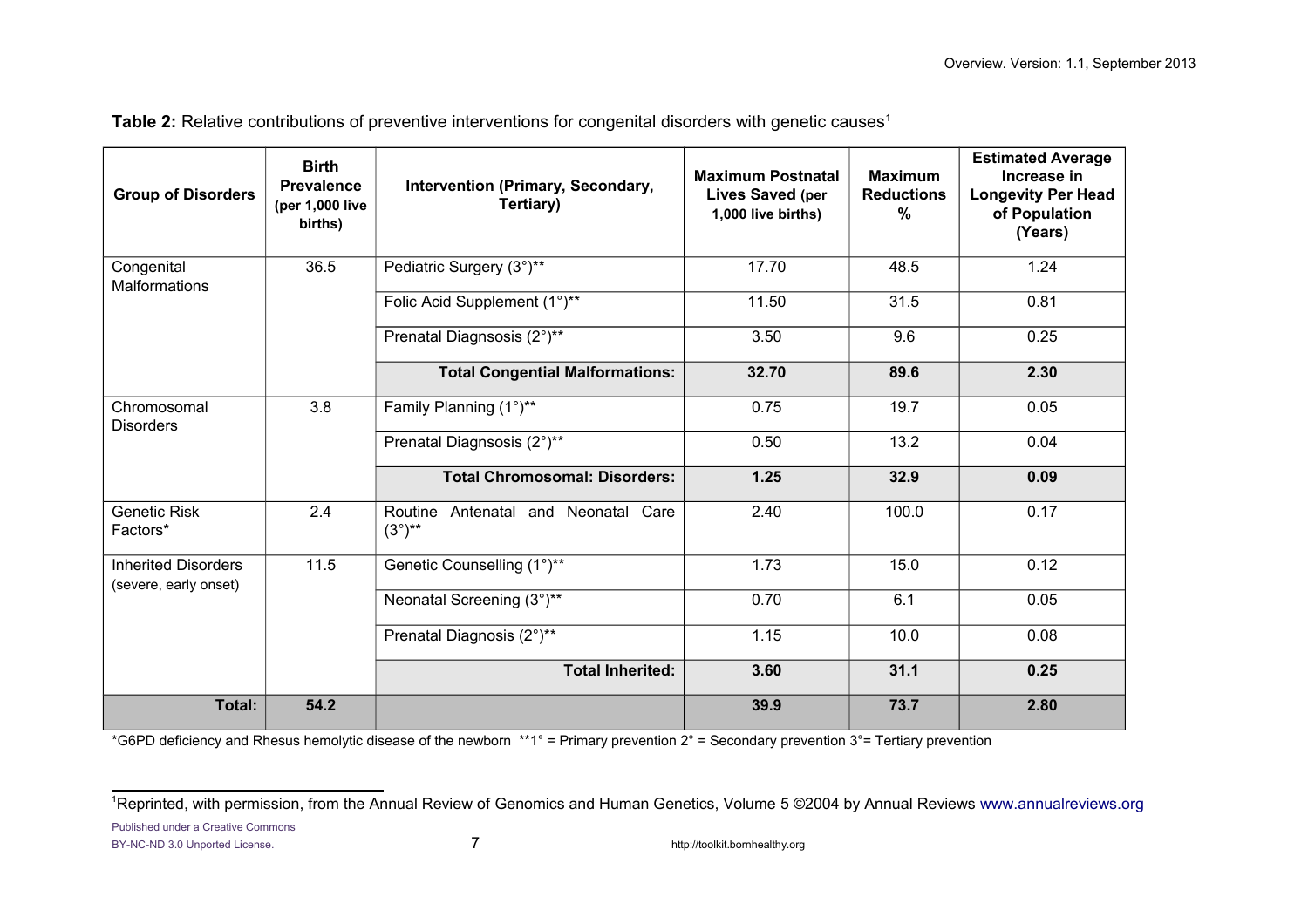Many affected children die prematurely, and those who do not die often require on-going care. A tension is often perceived between the goals of care and prevention for congenital disorders: for some treatable (but not curable) conditions, improvements in care lead to an increase in life expectancy, with huge associated costs for on-going medical and social support. Examples include blood transfusion and iron chelation treatment for thalassaemia, treatment of cardiac conditions in Down's syndrome, and enzyme replacement therapy for inborn errors of metabolism.

It is a fundamental principle of medical ethics that all people are entitled to the best possible care, and it should be the goal of all countries, regardless of income, to do their best to provide it. The definition of "best possible care" will, however, inevitably depend on prevailing social, economic and political conditions. Care and prevention should be seen as linked aims: provision of care, and realisation of the on-going commitment it represents, may lead to pressure for the availability of preventive services and interventions.

# **Health services for congenital disorders**

Effective health services for congenital disorders take a holistic approach to care and prevention that includes:

- Population, public health and environmental health services
- Family planning, women's and reproductive health care services
- Prenatal services
- Maternity services
- Newborn services, including screening for, and diagnosis of, congenital disorders
- Paediatric services, including diagnosis, treatment, care and management
- Life-long medical, social and family support services for those with congenital conditions.

Services should be well integrated with each other and with other relevant clinical and social services to provide a coherent pathway of care. The establishment and maintenance of effective services require political commitment, public health and clinical leadership, adequate resources, professional education and training, coordination and teamwork. Registers, surveillance systems and research, to provide epidemiological data and monitor the effectiveness of services and interventions, are important to build a sound evidence base for policy development, planning and action.

# **KEY REFERENCES**

Christianson A, Howson CP, Modell B March of Dimes global report on birth defects. The hidden toll of dying and disabled children. March of Dimes Birth Defects Foundation. 2006. White Plains, New York.

Christianson A, Modell B Annu Rev Genomics Hum Genet 2004 5:219-65.

Modell Global Database of Constitutional Congenital Disorders